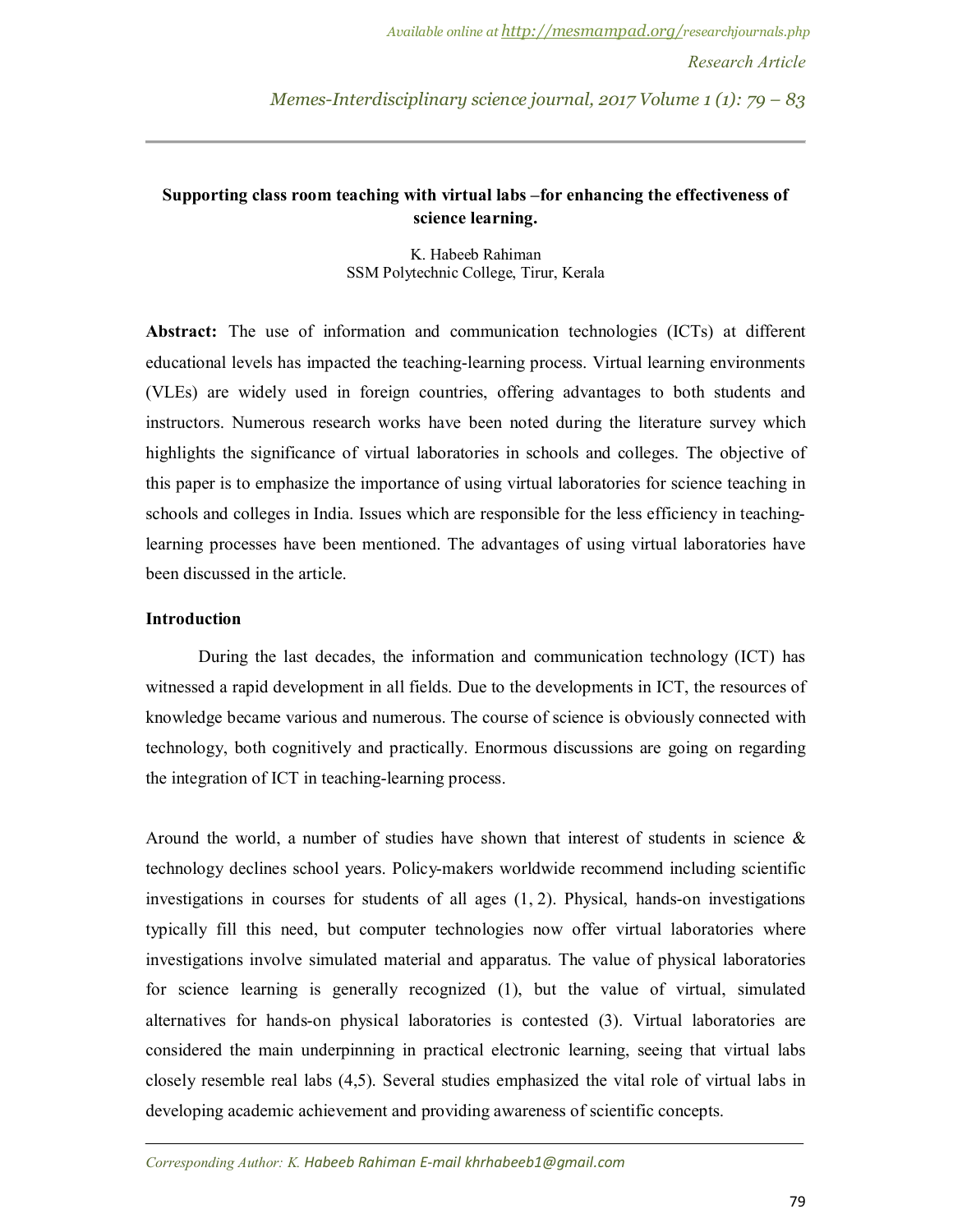Introduction of virtual labs is an advantageous situation in the chemical education, when students can perform individually most of the chemical experiments covered by the curriculum, (6). In this case, the work of students in the laboratory has a positive effect on the process of teaching and learning (7), in which laboratory environment plays a very important role. Teachers of science confirm that the active work of students in the laboratory provides measurable benefits in teaching (8). Also, educators claim that the teaching of chemistry, which is the Natural Science subject, is most effective when students work in the laboratory having direct contact with matter being converted (9).

In addition, the laboratory exercises, which are a form of realization of practical teaching methods and the associated intellectual activity of students, such as reasoning, critical thinking and scientific prediction cause an increase in theoretical and laboratory-based problem solving skills (10,11). With the acquired skills, students are motivated to independent, critical thinking and the design of experiments and research in a way in which scientists do. The main goal of an educational virtual laboratory is to provide all the simulations, tools, applications and conditions necessary, which will constitute an efficient space where experimentation, communication and collaboration can be used for the maintenance and exchange of rich knowledge (12).

This paper discusses briefly the reasons for the poor quality of science education in India. The work suggests the introduction of virtual laboratories in schools and colleges to enhance the effectiveness of teaching-learning processes.

#### **Virtual laboratories-scope in India**

Science education includes reasoning, curiosity, creativity and problem solving approach. These are some of the qualities which must be developed in each and every citizen. For the betterment and development of every country the science education is essential. The quality of science education depends mainly on the quality of curriculum, teaching methodology adopted, availability of infrastructural facilities connected to class room and laboratories, type of learning materials used etc. Science and technology are categories which are highly interdependent but distinct. Science contributes to technology in many ways. For instance, science provides new knowledge which serves as a direct source of ideas for new technological possibilities. Similairly, science is the knowledge base that enables more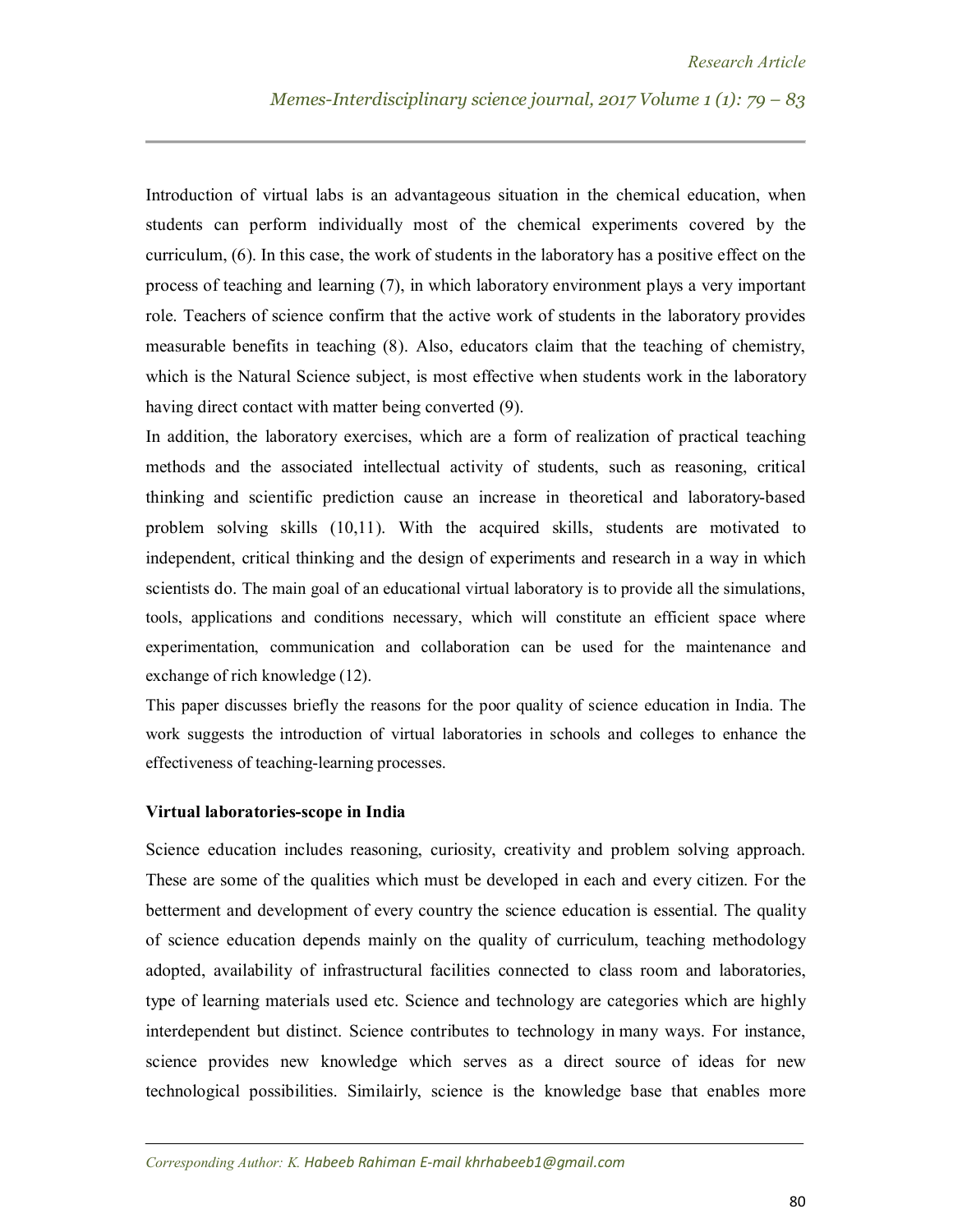efficient strategies of applied research and development of new technologies. India is known all round the world for its scientific outputs and its effective performance in the field of information technology. However, India is still lagging in science and technology compared to developed countries. There is widespread concern about the outcomes of science education at schools and colleges in India. One of the important steps to be taken for bringing India to the forefront in technology is to improve the quality of science education at all levels.

Some of the important issues noted in science education at Indian schools and colleges are (1)Un-updated and less frequently revised curriculum (2)more emphasis to conventional teaching-learning processes (3) less importance to practical's/hands-on training (4) lack of relevant quality improvement training programme for teachers (5) non availability of the infrastructural facilities required by the curriculum (6) lack of self motivation in students (7)examination focussed coaching and learning etc

Methods to enhance the quality of science education have been discussed widely. This paper focuses on the incorporation of virtual laboratories to enhance the efficiency of teachinglearning processes. There are opinions that, educational professionals consider the importance of integrating information and communication technology in science learning, as to facilitate studying many scientific phenomena that cannot be studied experimentally due to its danger, high cost, or lack of time to complete the experiment. In fact, the primary aim of providing virtual learning environments is to both enhance the level of learning and improve the quality of education. Moreover, a technology-enriched environment would greatly enhances students' motivation and develop positive attitude towards the program.

Practical experience is an important component of the educational process. However, the time and economical resources required for the setting up and construction of well equipped scientific laboratories is outside the scope of many institutions. A solution to the above problem could be found in the adaptation of Virtual Laboratories, which could be proven as an important educational tool that deals with the lack of practical experience in education. Virtual laboratories should not be considered as a substitute for physical laboratories in schools and colleges. Physical laboratories have great advantages like it helps better understanding of concepts, inculcate hard skills etc. Current situation is, practical's connected to only certain concepts studied in theory teaching are given in physical laboratories. Many of the import concepts related to science subjects do not appear in the syllabus for practical's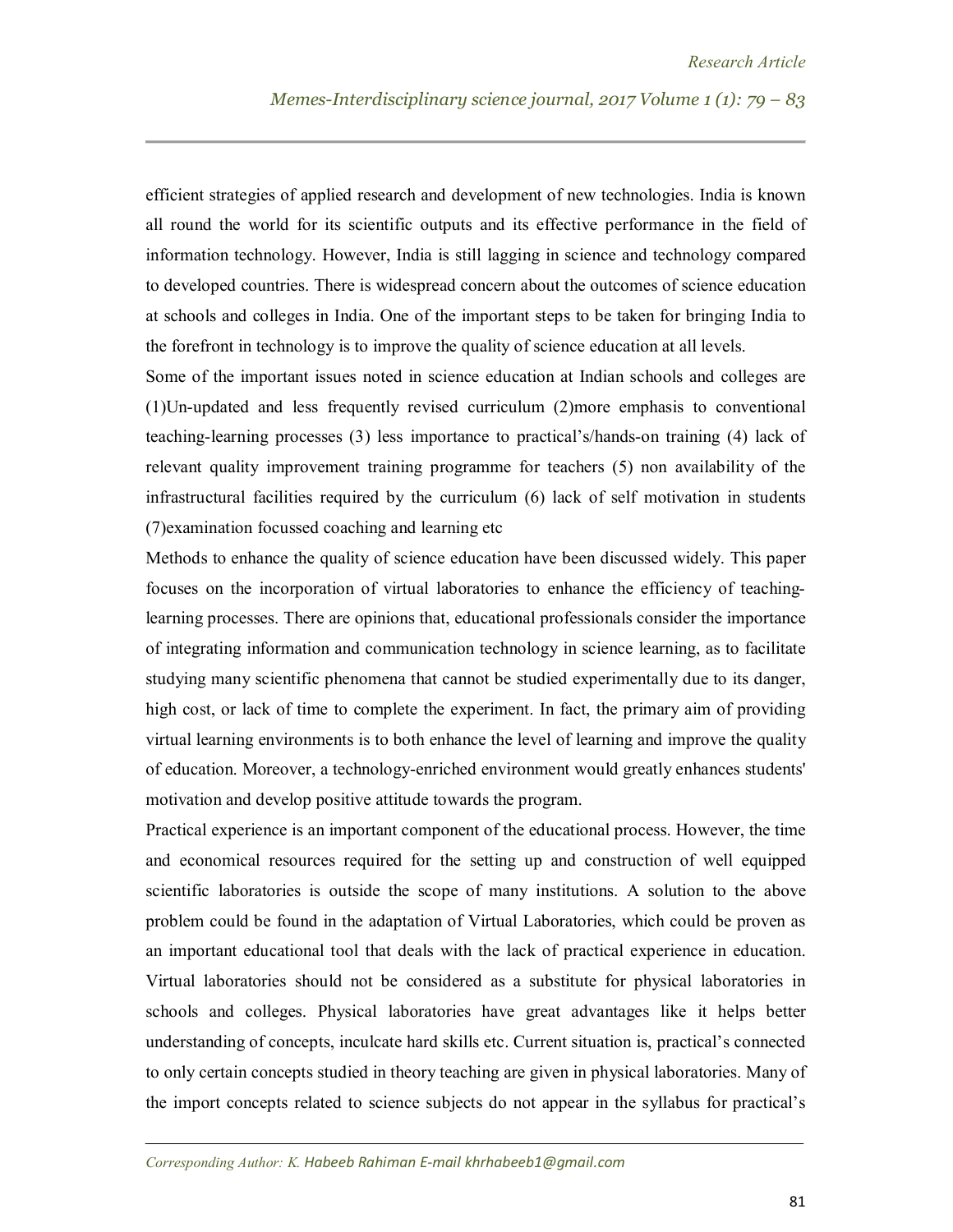due to various reasons. Here comes the importance of virtual labs. Virtual labs can be used to support class room teaching. One of the important capabilities of the virtual lab technology is the translation of concepts into visualized events along with the possibility of the users' interaction with them, that in real life could be limited due to distance, time and safety factors. In virtual labs, students can simulate the performance of laboratory activities similar to those that they perform in a physical laboratory. Working in a virtual laboratory results in greater emotional involvement and an increased sense of self-efficacy in the laboratory work among students. As a consequence, students may show more interest in the subjects. Virtual Reality provides a friendly representation of the provided information, interaction with the system, which does not require advanced knowledge of the computers technology and reduced cost compared to other technologies. In addition, one of the most important aspects of this proposal is the fact that the development of virtual laboratories can be fully supported by the existing computer laboratories, without the need of additional investments and infrastructure.

Physical laboratories are important and need to be retained as much as possible. At the same time, the concepts which cannot be practiced in real labs due to any reason can be introduced as virtual labs. The virtual lab facility can either be integrated to the class room or provided in the existing/special computer labs. This facility can be applied right from lower primary classes. Introduction of virtual labs in teaching may enhance the learning level of students, arouse curiosity and make science an interesting area in curriculum.

## **Conclusion**

Traditionally, the laboratory has been an integral component of education for relating concepts to real-world phenomena. Unfortunately, the lecture class room- laboratory system has its flaws or demanding requirements and the role of conventional laboratories for training and understanding educational problems is being challenged. The advances made by information technology have led to some processes which can overcome some limitations of the traditional lecture-classroom-laboratory system. The concept of virtual laboratories is helpful to address some of the challenges in science teaching. Virtual labs are useful in cases where physical laboratories cannot be applied due to time constraints or hazards. Virtual labs are economical and helpful in case of experiments that can be simulated only in computers.